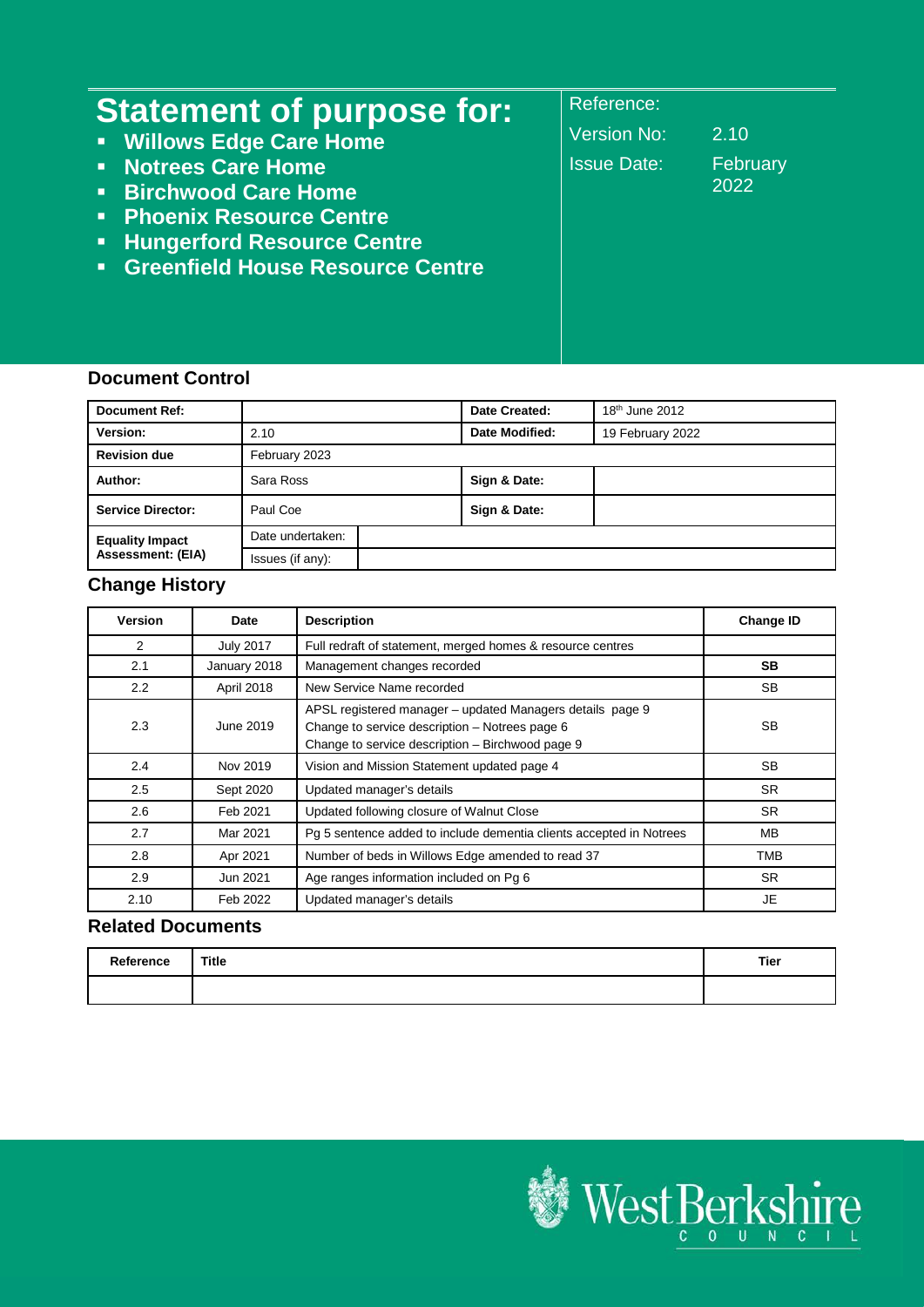# **Registered Services**

Residential Homes Willows Edge Care Home Notrees Care Home

Residential with Nursing Home Birchwood Care Home

[Shared Lives Services \(independent statement of purpose in existence\)](https://info.westberks.gov.uk/CHttpHandler.ashx?id=49433&p=0) [Reablement Service \(independent statement of purpose in existence\)](https://citizen.westberks.gov.uk/media/32741/Reablement-Service-Statement-of-purpose-V-1-8-March-2020/pdf/Reablement_SoP_v_1.8_March_2020.pdf?m=637346523609530000)

# **Non Registered Services**

Resource Centres Phoenix Resource Centre Greenfield House Resource Centre Hungerford Resource Centre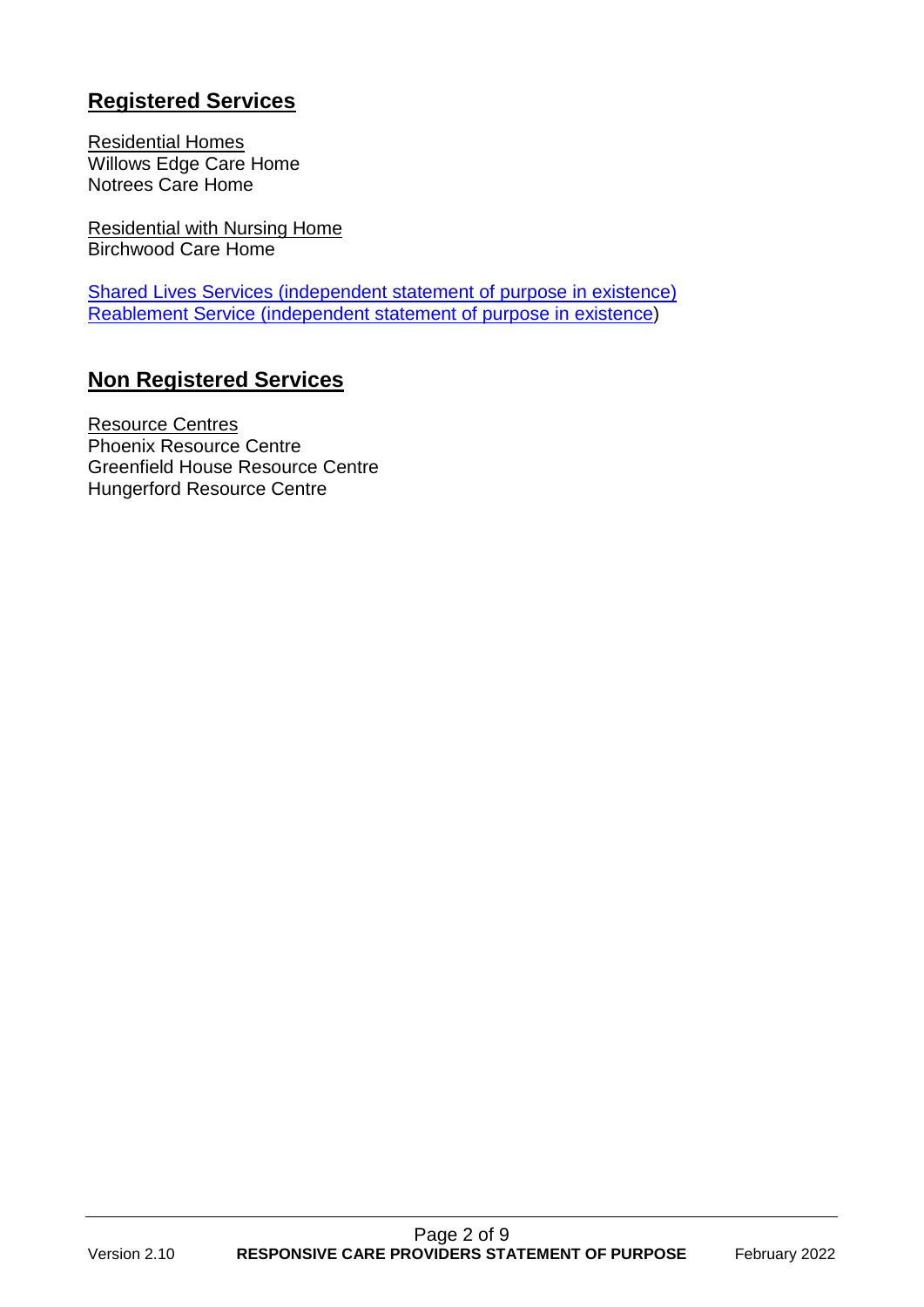# **STATEMENT OF PURPOSE**

# **Background**

West Berkshire Council is a Unitary Authority in the County of Berkshire. The Council's Adult Social Care Service provides support to adults residing in its geographical area who have a range of disabilities or health conditions that impact on their ability to live independently in their community. As part of that provision, West Berkshire Council has a number of Registered and Non Registered Services it delivers that are available to its residents under the title of Responsive Care Providers.

Those services include:

#### **Registered Services**

- Shared Lives Service
- Reablement Service (Known as Home Care)
- Birchwood Care Home (Residential and Nursing)
- Notrees Care Home (Residential)
- Willows Edge Care Home (Residential)

#### **Non Registered Services**

- Greenfield House Resource Centre
- Hungerford Resource Centre
- Phoenix Resource Centre

These services are defined in more detail within this document.

This statement of purpose applies specifically to West Berkshire Council's Responsive Care Providers; both registered and unregistered services. It is important to note that the Reablement Service is not within Responsive Care Providers; sited instead within an alternative service in the Local Authority and has its own Statement of Purpose (Statement [of Purpose Reablement.](https://citizen.westberks.gov.uk/media/32741/Reablement-Service-Statement-of-purpose-V-1-8-March-2020/pdf/Reablement_SoP_v_1.8_March_2020.pdf?m=637346523609530000) Therefore it does not feature further in this document. However, it should be noted that services delivered within Responsive Care Providers share the values and vision of Reablement.

# **Vision and Mission**

Our vision is that all people using our services have a unique and personal experience. We see every interaction as an opportunity to make a positive impact on a person's life, helping them to be as independent as possible, fulfil their potential and contribute to their communities.

Our mission is to champion best practice in the delivery of services to each person, tailored to their individual needs and abilities; focusing on what they can do rather than what they cannot do. We are committed to working in partnership to share best practice as widely as possible.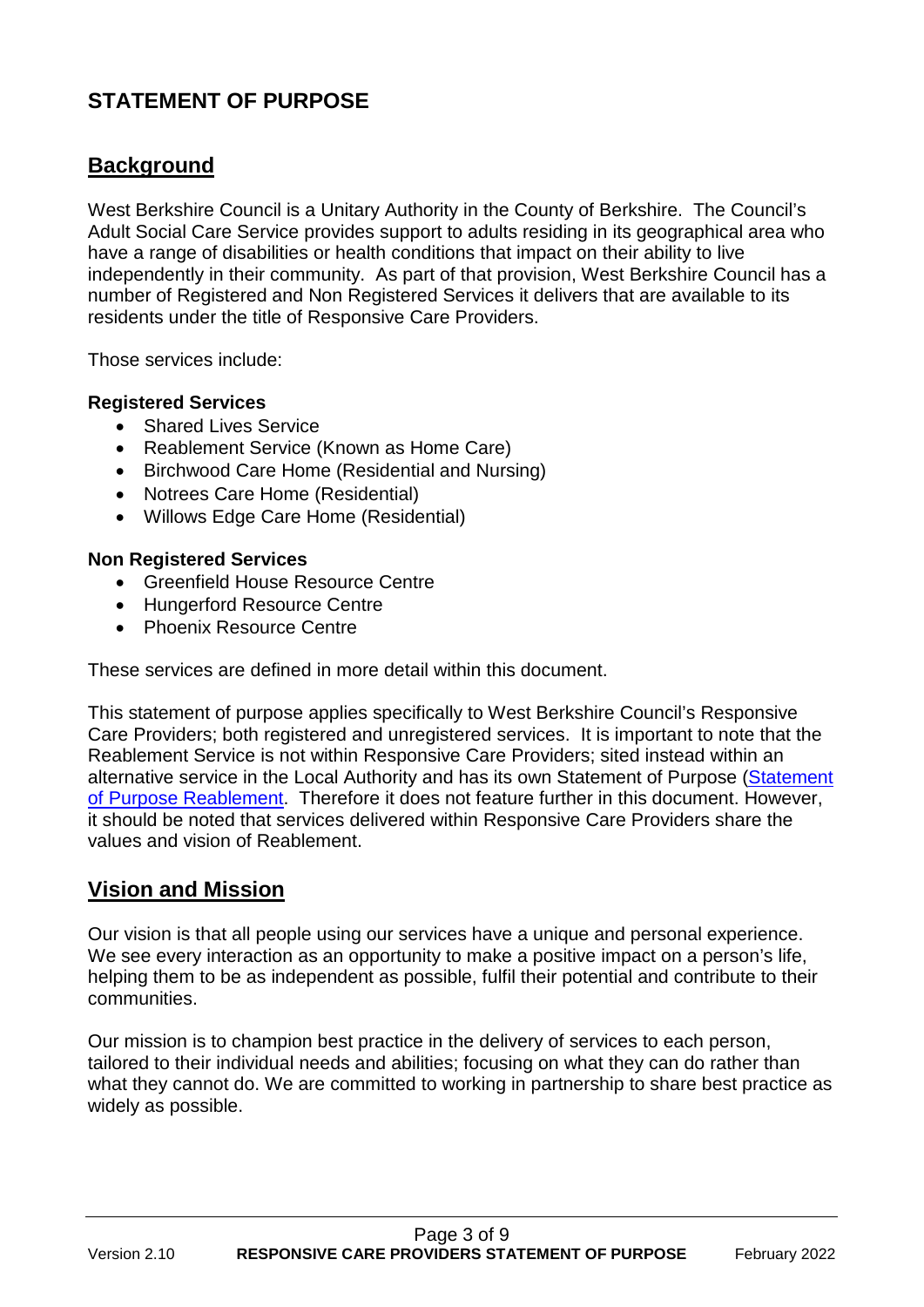# **Values**

Our vision and mission are underpinned by the following values:

- 1) Respect
- 2) Inclusive
- 3) Compassion
- 4) Empowerment

These values are core to the services we deliver. Everything the services do is within the context of these values which are applied to all service delivery.

# **Purpose and Objectives**

## **Purpose**

To deliver person centred, individualised care and support to people who utilise our services; whether they be residents in one of our care homes, supported through our Shared Lives Scheme or are users of our Resource Centres.

## **Objectives**

Within the collective suite of services we provide, we aim to:

- Support people to live dignified and fulfilled lives as independently as possible, by providing the best quality care and support delivered by highly trained, caring, responsive staff;
- Ensure person centred planning is at the heart of everything we do;
- Positively encourage measured risk taking to enable people to gain positive life experiences;
- Ensure people are afforded their rights and wishes at all points in their lives; including end of life;
- Ensure that those we are legally required to deprive of their liberty are afforded opportunities to connect with the local community;
- Build real connections with local communities to enable the people we support to engage with the world around them;
- Invest in our staff teams to ensure we have a well trained, competent and knowledgeable workforce;
- Continue to develop our expertise and knowledge in the areas of dementia support;
- Work in partnership with other providers to deliver inclusive and appropriate services and support to meet need.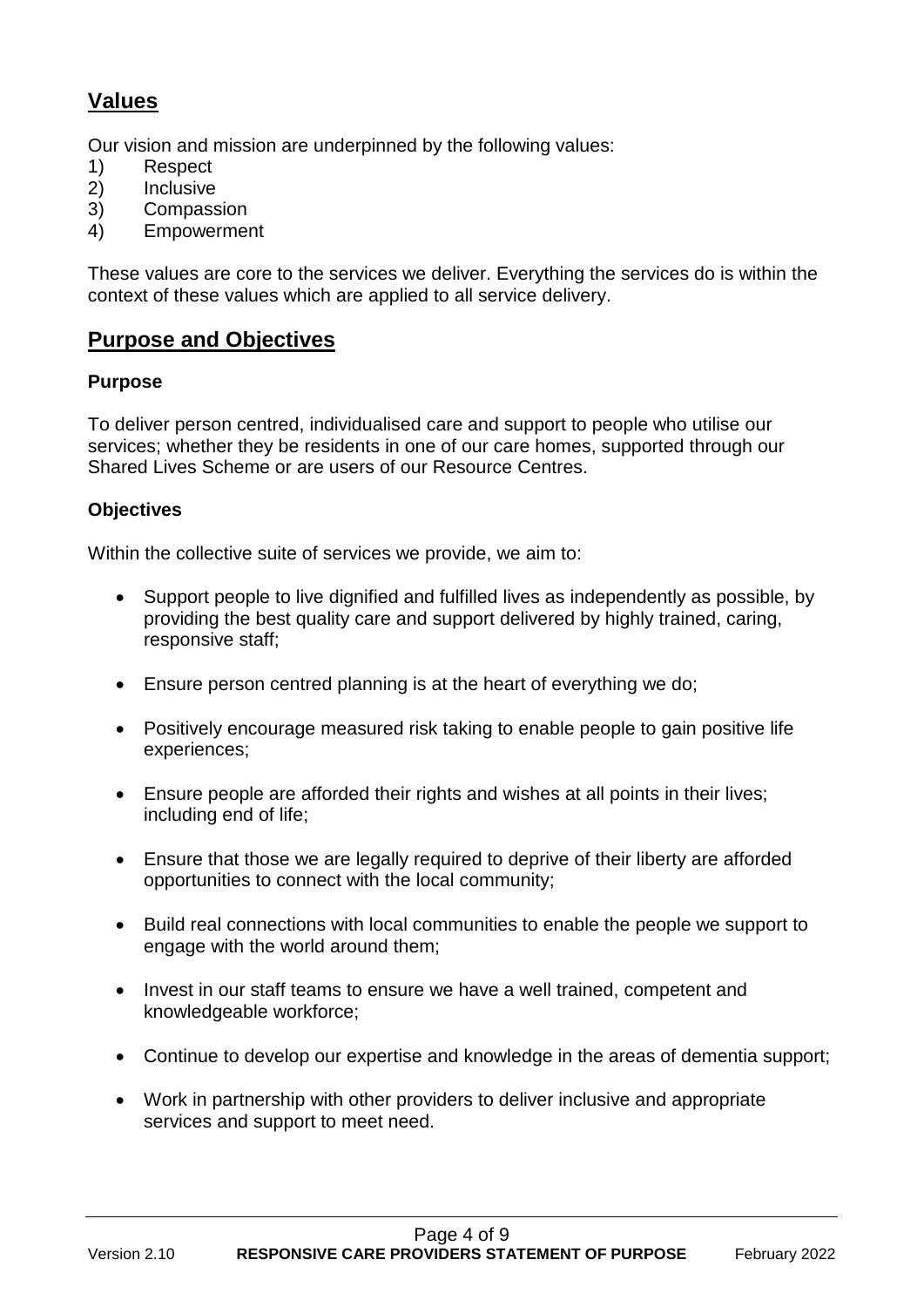# **Registration**

West Berkshire Council Responsive Care Providers is registered by the Care Quality Commission (CQC) to provide two types of support; accommodation and care including personal care at 3 care homes (including nursing provision at one site) and care by way of a Shared Lives Service which supports carers to provide a home for people who are unable to, or choose not to, live on their own.

The Shared Lives Registered Manager is based at Phoenix Centre, Newbury.

There are three Registered Managers responsible for 3 care homes and they are based in their respective registered premises. Each service has a Deputy Manager to support delivery and provide consistency.

# **Service Provision**

#### **Registered Care Homes**

West Berkshire Council has 3 registered Care Homes; 1 with nursing provision.

#### **Willows Edge Care Home**

This is a 37 bedded home which delivers care and accommodation to people aged 65 years and above who are elderly/frail individuals, many of whom will have dementia, and is based in Shaw, Newbury.

#### **Birchwood Care Home**

This is a 60 bedded home which delivers care and accommodation to the elderly/frail, including those with dementia, and is based in Newbury. The registration covers all adults aged18 years and above. There is a mix of residential and nursing care provided within the home.

#### **Notrees Care Home**

This is an 18 bedded home (1 of which is a dedicated respite bed) which delivers care and accommodation to older individuals with needs assessed as requiring residential support. It is also ideal for those with a secondary diagnosis of early stage dementia. This home is based in Kintbury. The registration covers all adults aged18 years and above.

All of the residential and nursing units provide a mix of accommodation, personal care, monitoring and supporting with changing health needs, administration of, or prompting to take medication, assessing and managing risk, and managing relationships, supporting to maintain both physical and mental wellbeing, supporting in the community, emotional support and keeping the home safe and secure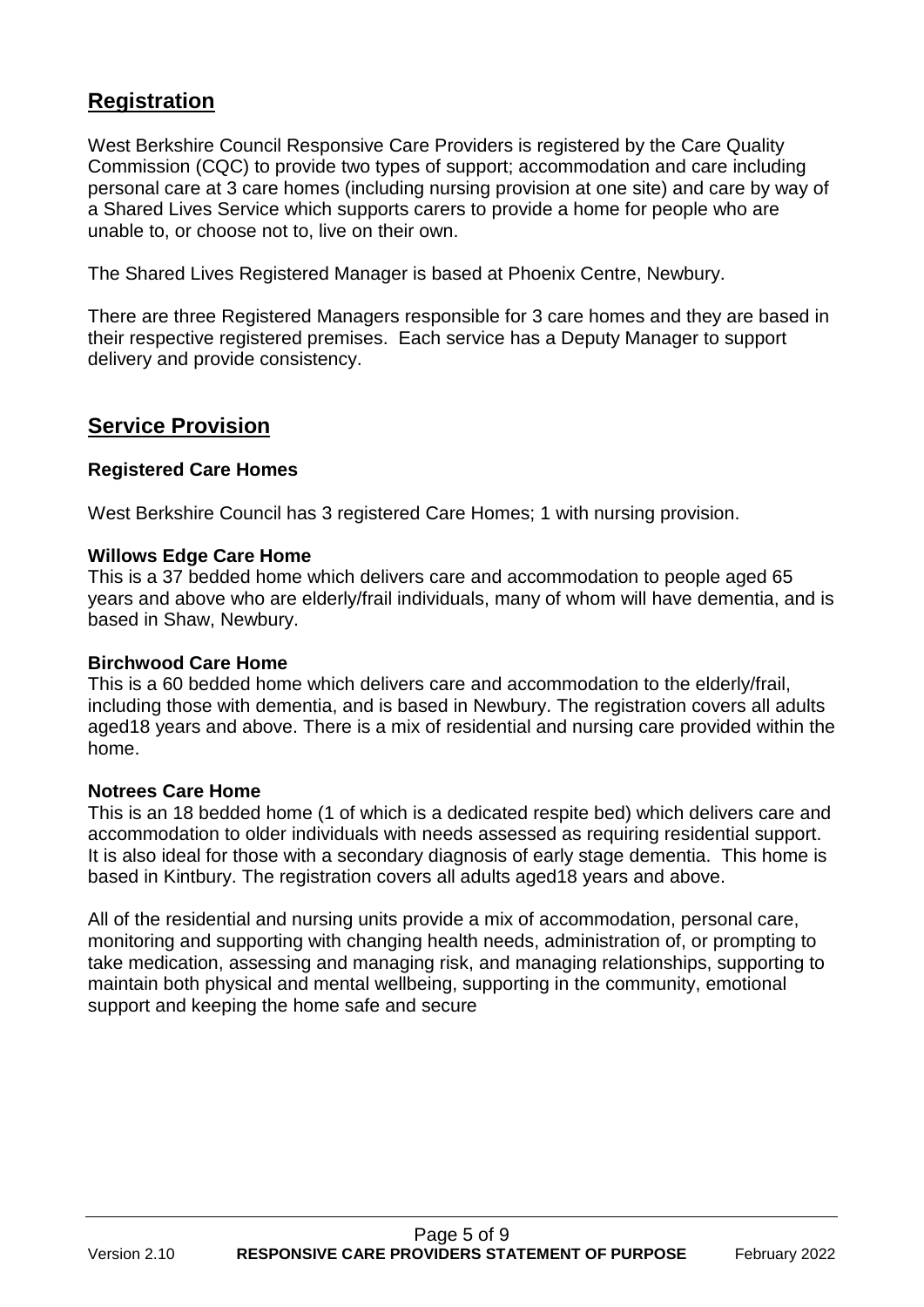## **Shared Lives (Registered)**

West Berkshire runs a Shared Lives Scheme which is affiliated to the national Shared Lives Plus scheme. This scheme provides a service to adults and young people (from 16+) including residential, respite and day opportunities by matching them to appropriate carers. The service recruits and supports carers and supports service users across the District. The service supports carers to provide a home for people who are unable to, or choose not to live on their own. Service users live as part of the carer's family. Carers are not directly employed by the scheme but are paid a fee which is dependent on the amount and type of support they provide for individuals. People using the service and their shared lives carers enjoy shared activities and life experiences. Typically, the people who use the service have learning and/or associated disabilities. People can receive long or short term (respite) care which includes the regulated activity (personal care). Shared Lives has its own [statement of purpose.](https://info.westberks.gov.uk/CHttpHandler.ashx?id=49433&p=0)

## **Non Registered Services**

## **Greenfield House Resource Centre**

A resource centre offering day opportunities to individuals with a variety of disabilities and health conditions based in Tilehurst. This service is open Monday to Friday and is open to customers from approximately 8.45am – 3.30pm. Approximately 20 people per day can be accommodated.

#### **Hungerford Resource Centre**

A resource centre offering day opportunities to individuals with a variety of disabilities and health conditions based in Hungerford. This service is open Monday to Friday and is open to customers from approximately 9am to 4pm. Approximately 20 people per day can be accommodated.

## **Phoenix Resource Centre**

A resource centre offering day opportunities to individuals with a variety of disabilities and health conditions based in Newbury. This service is open Monday to Friday and is open to customers from approximately 9.00am - 3.30pm. Approximately 30 people per day can be accommodated.

#### **Please note all opening times vary slightly as they are subject to transport arrangements. Core service hours are 9.30am – 3.30pm**

All of the Resource Centres provide a mix of activities that support customers to maintain physical and mental wellbeing, staff support with prompting or administering medication, personal care, and support to ensure the avoidance of social isolation and provide community engagement.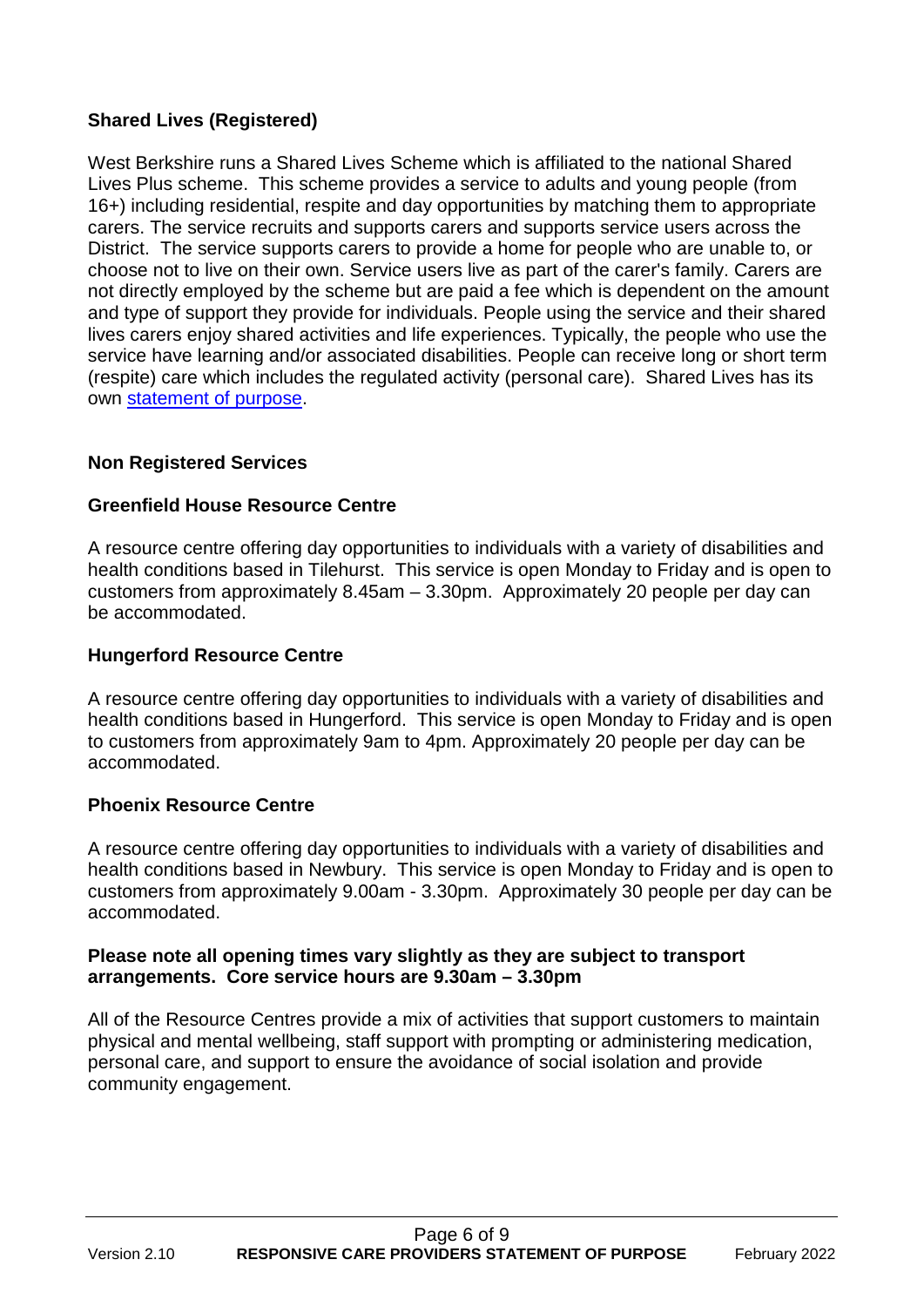## **Safeguarding**

All West Berkshire employees working within Adult Social Care undertake safeguarding adults training at level 1. This ensures they are equipped to identify and respond to any incidents or situations that may be indicators of abuse.

Those members of staff with line management responsibilities complete safeguarding training to level 2 and above dependent upon role. The safeguarding level 1 course ensures all employees are aware of their responsibilities with regards to the well being of children visiting services where care is being provided. For those employees within the Shared Lives Scheme, more specific children's safeguarding training is provided. This acknowledges the scheme works with young people from 16+.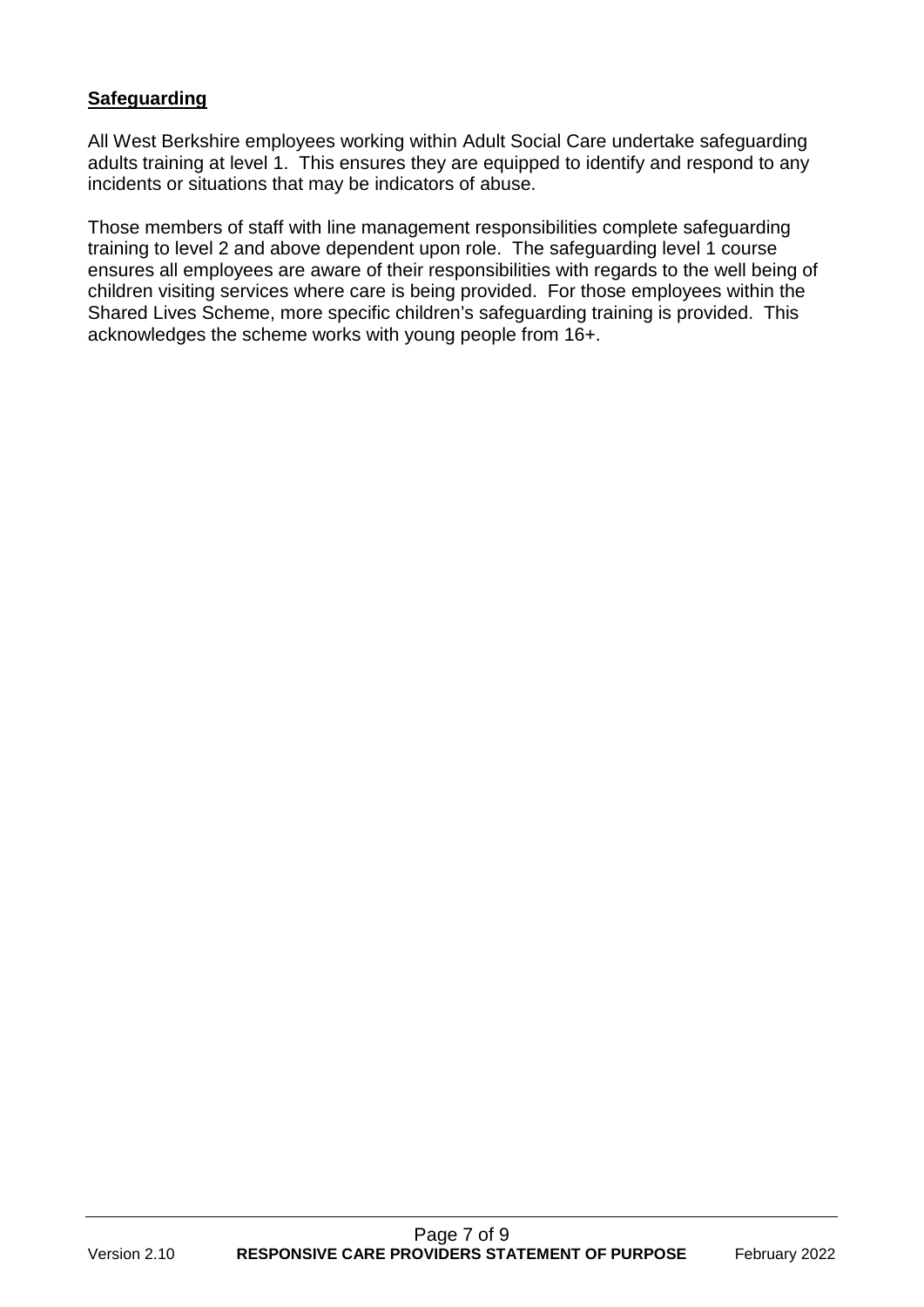# **Legal Status of the Service Provider**

Unitary Authority

# **Full Name of Service Provider**

The Registered Service Provider is

West Berkshire Council:

Council Offices Market Street **Newbury** RG14 5LD

# **Services Provided**

#### **Shared Lives Scheme**

Manager: Paul Flack Address: The Phoenix Resource Centre, Newtown Road, Newbury RG14 7EB Telephone: 01635 520161 Email: [paul.flack@westberks.gov.uk](mailto:paul.flack@westberks.gov.uk)

#### **Notrees Care Home**

Manager: Zoe Williams Address: Notrees Care Home, 10 High Street, Kintbury, Hungerford, Berkshire. RG17 9TW Telephone: 01488 658332 Email: [zoe.williams@westberks.gov.uk](mailto:zoe.williams@westberks.gov.uk)

#### **Willows Edge Care Home**

Manager: Gemma Brown Address: Willows Edge Care Home, Hutton Close, Shaw, Newbury, Berkshire. RG14 1HJ Telephone: 01635 45252 Email: [gemma.brown@westberks.gov.uk](mailto:gemma.brown@westberks.gov.uk)

#### **Birchwood Care Home**

Manager: Louise Campbell Address: Birchwood Care Home, 26 Birchwood Road, Newbury, Berkshire, RG14 2PP Telephone: 01635 33967 Email: [louise.campbell1@westberks.gov.uk](mailto:louise.campbell1@westberks.gov.uk)

#### **Phoenix Resource Centre**

| Manager: | Mary Wells                                                |
|----------|-----------------------------------------------------------|
| Address: | Phoenix Resource Centre, Newtown Road, Newbury, Berkshire |
|          | RG <sub>14</sub>                                          |
|          | Telephone: 01635 520150                                   |
| Email:   | mary.wells@westberks.gov.uk                               |